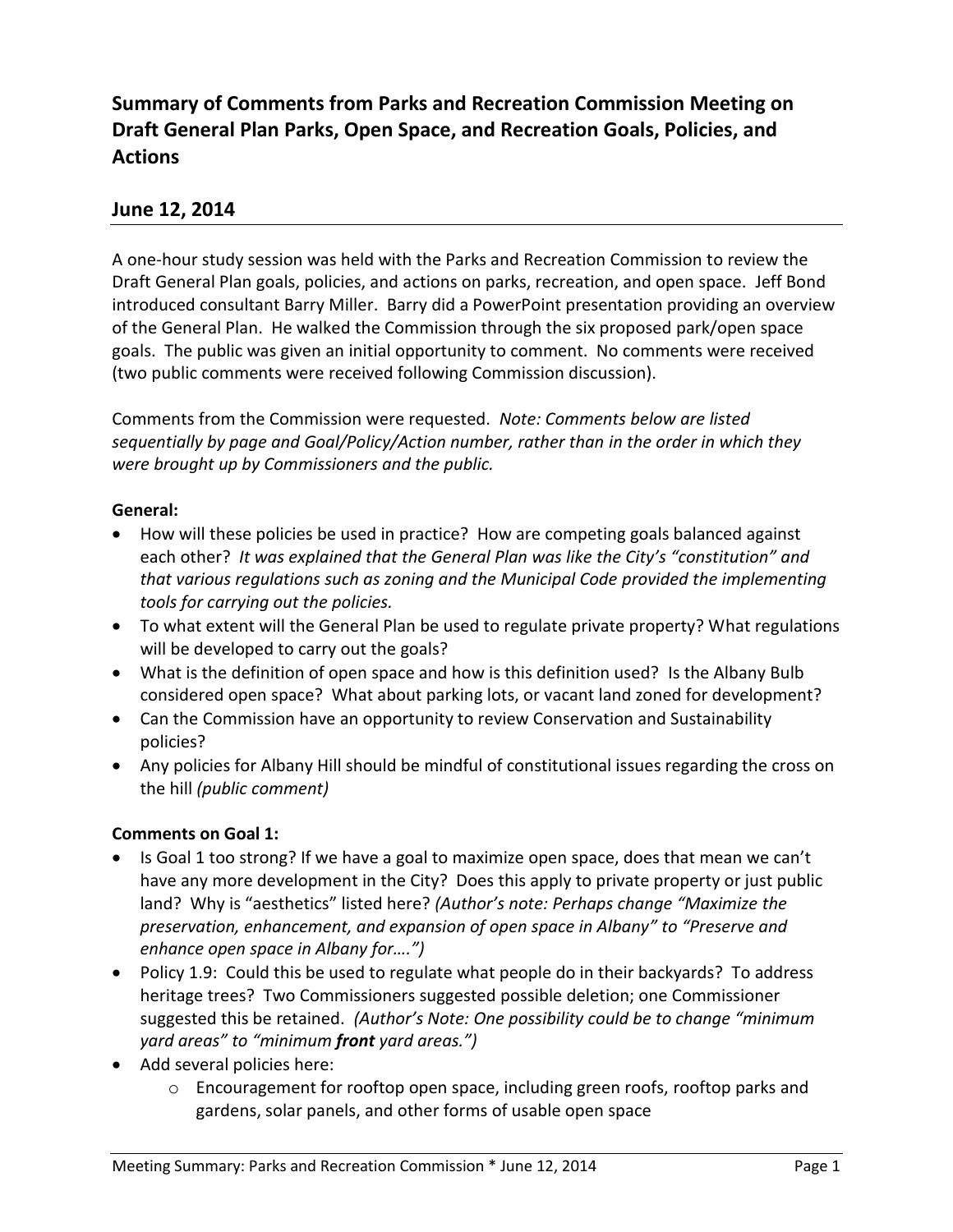- o Address the role of open space in stormwater management and watersheds/ water quality planning
- $\circ$  Look at the Caltrans ROW where Buchannan goes under I-80. There is a lot of open space there that could be improved----not really for recreation, but at least for aesthetics, landscaping, art, etc. Acknowledge the possibility.

## **Comments on Goal 2:**

- The Commission generally agreed that per capita service standards should be adjusted to reflect an overall goal for total acres of active parkland per 1,000 residents rather than breaking the goal down by each type of park, as was done in 2004. There was also interest in clarifying which parks were in each category, and providing a clearer link between the service standards and existing conditions.
- Policy 2.3 should be clarified to note the standard is a minimum, not a maximum
- Define "special use park" and clarify what a "regional park" and "open space" are in the context of this plan and the standards

# **Comments on Goal 3:**

- Policy 3.5: Policy on dogs has erroneous information in second sentence. Memorial Park dog play area is multi-use and not just a dog park. Also, sentence does not reflect current rules for leashed/off-leash dogs. Suggest clarifying or deleting this sentence *(Author's note: Second sentence will be deleted.)*
- Policy 3.6: This policy appears to commit the City to artificial turf and night lighting—both of which require additional study—there is not a consensus that these are desirable. Barry noted that this is the existing (2004) City policy and the wording was conditional ("Consider…"). It was also suggested that this policy be balanced by something promoting preservation of dark skies. *(Author's note: policy will be deleted. Dark skies policy to be included in the Conservation Element.)*
- Policy 3.8—should not limit vegetation management to Creekside Park and Albany Hill. Other parks also need management. This policy should also reference the use of recycled water for landscape irrigation.
- Add a policy calling for improvements to park signage.
- Action 3.C-add the Ohlone Greenway to the list, specifically the idea of adding a mini-field just north of the Berkeley border
- Action 3.D-there was some discussion of whether to add language calling for a bathroom in Dartmouth Mini-Park. It was noted that this was controversial and there were strong objections when this was proposed before. It was agreed that we would end the sentence with the word "tot lot" and delete the portion on developing a picnic area and shelter.

# **Comments on Goal 4:**

- Policy 4.5: Add school facilities. Also, is there any way to engage the business community in this?
- Consider moving Policy 5.8 here, to address the relationship between City recreational programs and those offered by the School District or other entities. Or perhaps crossreference Policy 5.8 here to make the connection.